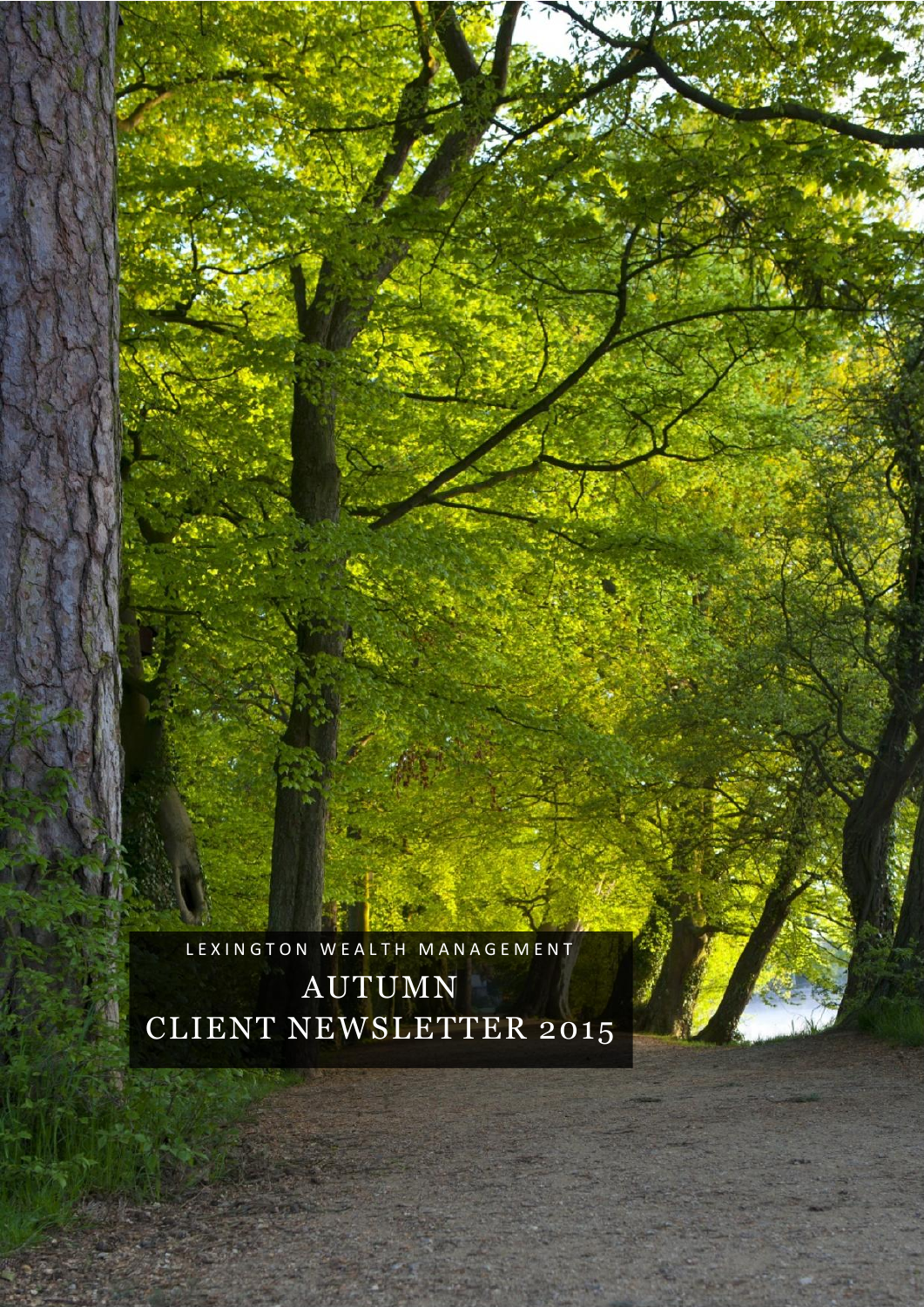# **Lexington Wealth Management Autumn Statement 2015 For our Clients**

### **CONTENTS**

| The Summer Budget                 | $\overline{2}$ | <b>Business Taxes</b>           | 6 |
|-----------------------------------|----------------|---------------------------------|---|
| Income Tax                        | 3              | Long Term Care: More long grass | 7 |
| Inheritance Tax (IHT)             | 4              | A Friday in July                | 7 |
| Pensions                          | 5              | A deposit protection cut        | 8 |
| Buy-to-Let                        | 6              | <b>Temporary High Balances</b>  | 8 |
| Venture capital trusts (VCTs) and | 6              |                                 |   |

Enterprise investment schemes (EISs)

# **THE SUMMER BUDGET**

2015 has been a year of Budgets, just as 2010 was. The clustering of Budgets is a consequence of the introduction of fixed five-year parliaments, with a May election date leading to a Spring Budget that is first and foremost a party political presentation. Any controversial proposals are either left unmentioned or announced with legislation deferred until the new Parliament begins work.

Mr Osborne's July performance certainly had its fair share of post-election surprises, as we explain below.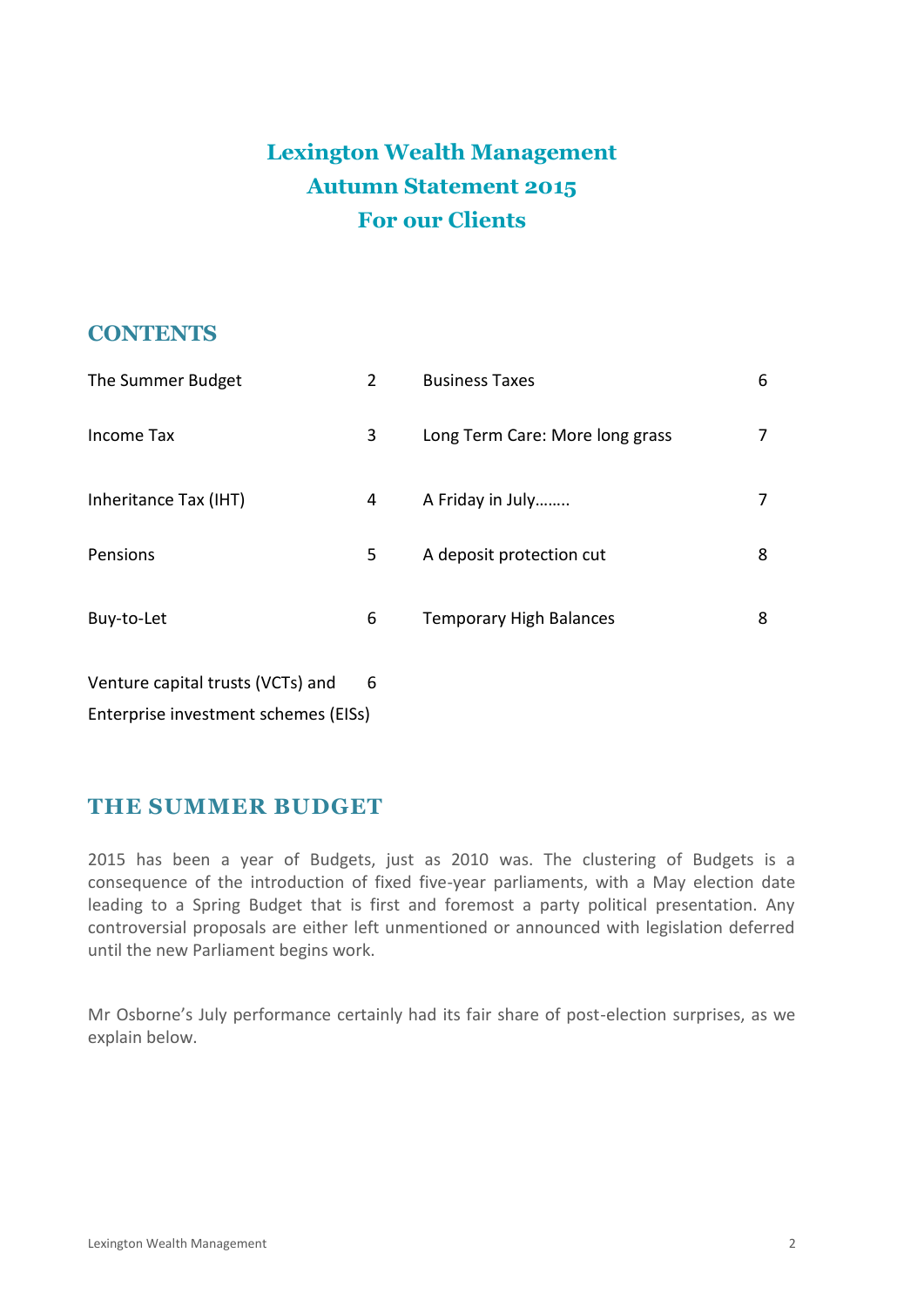#### **INCOME TAX**

The Chancellor had already addressed a variety of future income tax changes in March, but four months later he decided to amend some of his Spring thoughts and then add a major reform.

In the first 2015 Budget Mr Osborne said that the personal allowance would increase to £10,800 for *next* tax year (2016/17) and to £11,000 for 2017/18, both changes which made it into the Finance Act 2015. In July he added another £200 to both figures, so that next year's personal allowance will be £11,000 and 2017/18's, £11,200. There is still a long way to go to reach the goal of a £12,500 personal allowance Mr Osborne repeated in his speech.

The basic rate tax band was also given a small boost over the March announcement levels: both the 2016/17 and 2017/18 basic rate bands had another £100 added to them. The end result is that by 2017/18 the higher rate tax threshold will be £43,600, still £275 below the peak it reached in 2009/10. Again there is a good way to travel to Mr Osborne's target of a £50,000 threshold.

The big Budget surprise was a revision to the tax treatment of dividends, which will take effect from 6 April 2016. From next tax year every taxpayer will be entitled to a £5,000 dividend allowance: you will pay no tax on the first £5,000 of dividends you receive, regardless of your marginal tax rate. Thereafter the tax charged on your dividends is 7.5% *higher* than currently applies (see table below).

|                                    | Tax rate on net dividend |                            |  |  |
|------------------------------------|--------------------------|----------------------------|--|--|
| <b>Marginal income tax</b><br>rate | 2015/16                  | 2016/17                    |  |  |
|                                    |                          | (above Dividend Allowance) |  |  |
| Nil                                | 0%                       | $0\%$                      |  |  |
| <b>Basic</b>                       | $0\%$                    | 7.5%                       |  |  |
| Higher                             | 25%                      | 32.5%                      |  |  |
| Additional                         | 30.6%                    | 38.1%                      |  |  |

To complicate matters further, today's arcane rules which deem any dividend to be paid with a non-reclaimable 10% tax credit will be scrapped. So whereas today a £90 dividend is regarded as £100 of gross income (£90 + £10 tax credit) for tax calculation purposes, from next tax year the same £90 dividend will be treated as £90 gross income. That could be useful if you are bumping into tax thresholds, eg the £50,000 point at which child benefit starts to be taxed.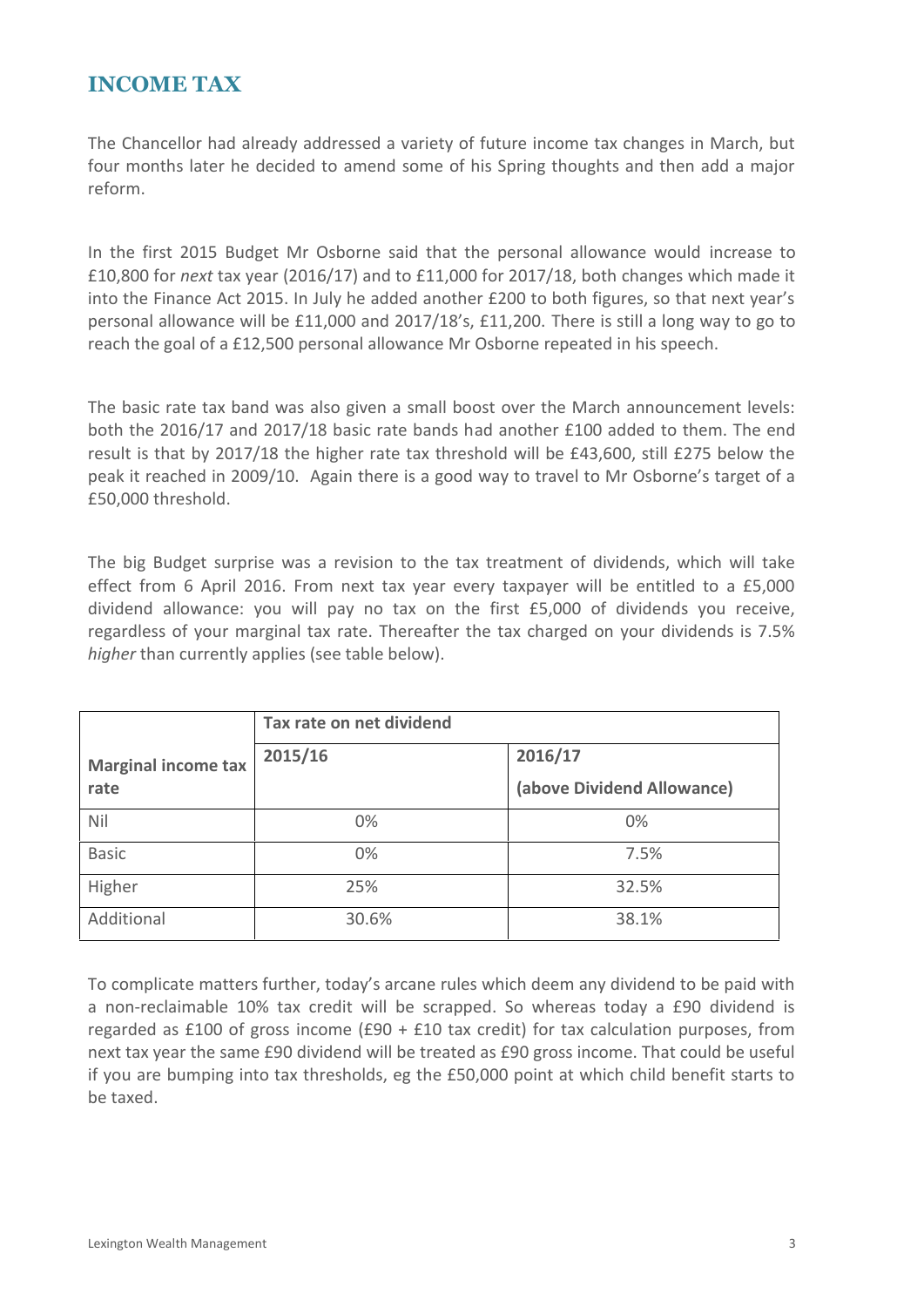At first sight this reform looks like a tax cut and, as the Chancellor said in his speech, "85% of those who receive dividends will see no change or be better off. Over a million people will see their tax cut." However, there will be losers from the changes – the Exchequer will *gain* about £2bn a year overall in the longer term. You could be one of those unfortunate extra tax contributors if:

- You have a substantial investment portfolio, producing dividends of more than:
	- o £5,000 if you are a basic rate taxpayer; or
	- o £21,667 if you are a higher rate taxpayer; or
	- o £25,250 if you are an additional rate taxpayer.
- You are a private company shareholder/director who draws your income mainly as dividends rather than salary and/or bonuses, thereby avoiding National Insurance contributions.

It is clearly the latter category the Chancellor had in his sights as the Budget background paperwork made reference to the dividend changes reducing "tax motivated incorporation".

One short-term consequence of the measures is likely to be a bringing forward of dividends into 2015/16 that would otherwise have been payable after 5 April 2016, just as happened ahead of the introduction of 50% tax. The Treasury not only expects this, but is looking forward to it, as it reckons the acceleration in dividend payments will boost tax revenue by over £2.5m next tax year.

# **INHERITANCE TAX (IHT)**

The Conservative manifesto promised a main residence IHT nil rate band of £175,000 for homes left to children/grandchildren. The proposal was criticised by experts for its complexity – and that was before details emerged in the Summer Budget. For a start, the new additional nil rate band will not begin until 6 April 2017 and will then be at the level of £100,000. It will subsequently rise by £25,000 each tax year for three years, reaching the £175,000 figure only in 2020/21.

For those with estates above £2,000,000 the band will be reduced by £1 for each £2 above that threshold, so it will eventually disappear completely for estates worth more than £2.35m. There will be rules allowing the new band to be transferred between spouses and civil partners in the same way as the main nil rate band, meaning that if everything is left to the survivor, then on second death in 2020/21 that person's estate could benefit from four nil rate bands totalling up to £1,000,000.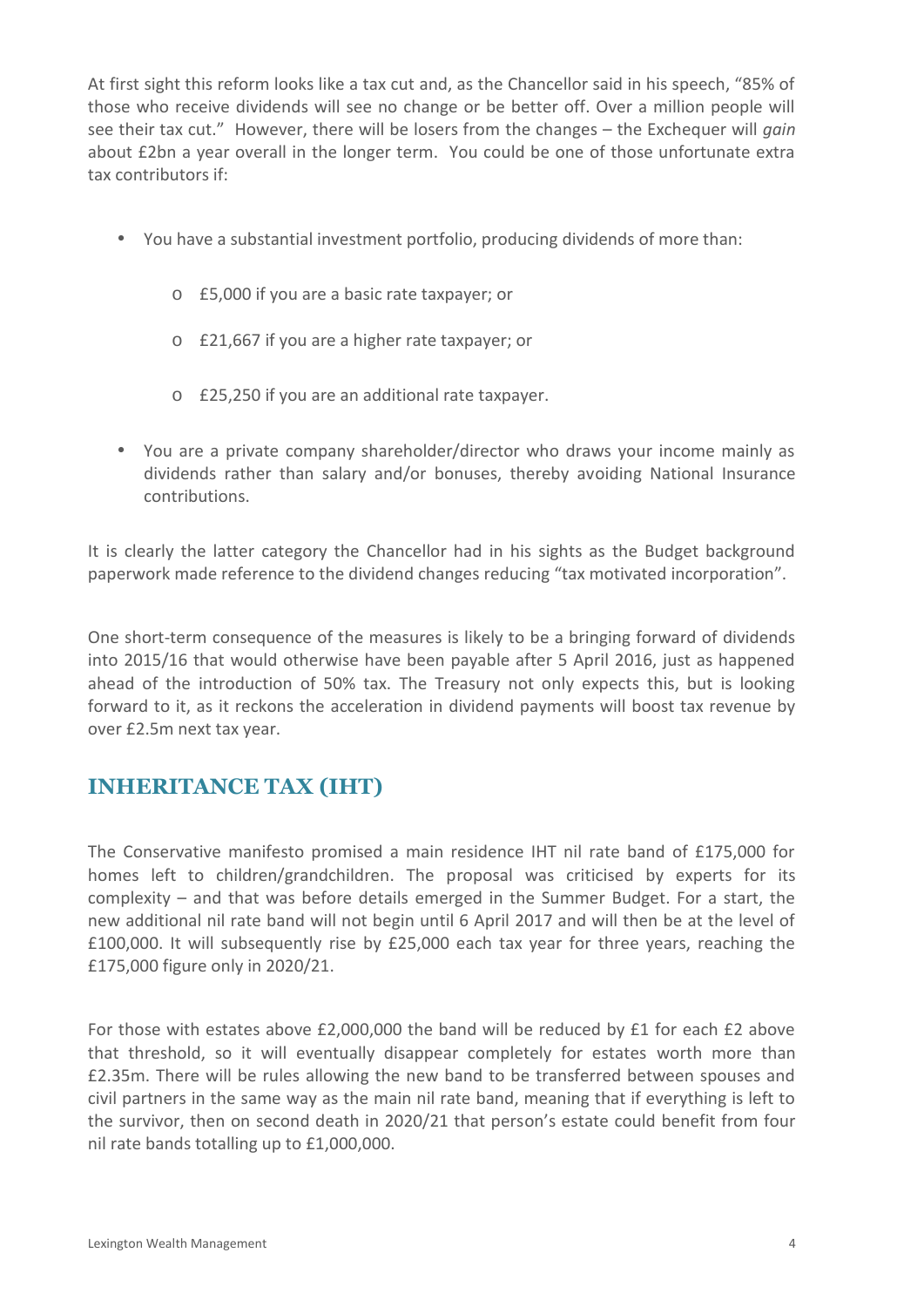The government will be consulting on how to deal with people who trade down to a smaller home or move into care – a further complication. As the Institute for Fiscal Studies noted, it would have been "much simpler and arguably fairer" – and only a little more expensive – just to increase the nil rate band to £500,000.

Alongside the new main residence band came another nil rate band announcement, but one not trailed in the election manifesto: the main nil rate band is to be frozen for another three years, meaning it will not change before April 2021. As the nil rate band reached its current level of £325,000 in April 2009, that implies an eleven year freeze, negating a large part of the benefit of the new main residence nil rate band.

## **PENSIONS**

The Budget reconfirmed March's announcement that the lifetime allowance -effectively the maximum tax-efficient value of pension benefits – would be cut by 20% to £1 million from 2016/17, the third cut in four years. It also introduced another cut in the annual allowance – the maximum effective tax-relieved annual contribution – for anyone with:

- "Adjusted income" (broadly all income including their own and their employer's pension contributions) of more than £150,000; *and*
- "Threshold income" (broadly all income excluding pension contributions) of more than £110,000.

The cut takes the form of a reduction in the annual allowance from 2016/17 of £1 for each £2 of 'adjusted income" above £150,000, subject to a minimum allowance of £10,000. This latest attack on the annual allowance was accompanied by a revision to the rules on the arcane subject of pension input periods (PIPs). This will make life easier for most people, but it will also end the opportunities to maximise contributions by manipulating PIPs. Unannounced in the Budget, but later revealed in the Finance Bill, was a set of anti avoidance measures designed to stop income being shifted between tax years in an effort to avoid breaching the new £110,000 and £150,000 thresholds.

As if that were not enough tax-driven pension reform, in addition alongside the Budget the Chancellor published a brief consultation paper examining tax incentives for saving. The paper was light on detail, but did float the idea of switching from the current pension tax system of tax relieving contributions but taxing most benefits to an ISA-type of arrangement with no tax relief on contributions, but also no tax on benefits. In the short term such a reversal could transform government finances – the paper notes that "Including relief on both income tax and National Insurance contributions, the government forwent nearly £50 billion in 2013-14". At best it looks likely that relief for pension contributions will be moved to a flat rate, benefiting basic rate taxpayers, but disadvantaging higher and additional rate taxpayers, who currently receive over two thirds of pension tax relief, according to the Treasury.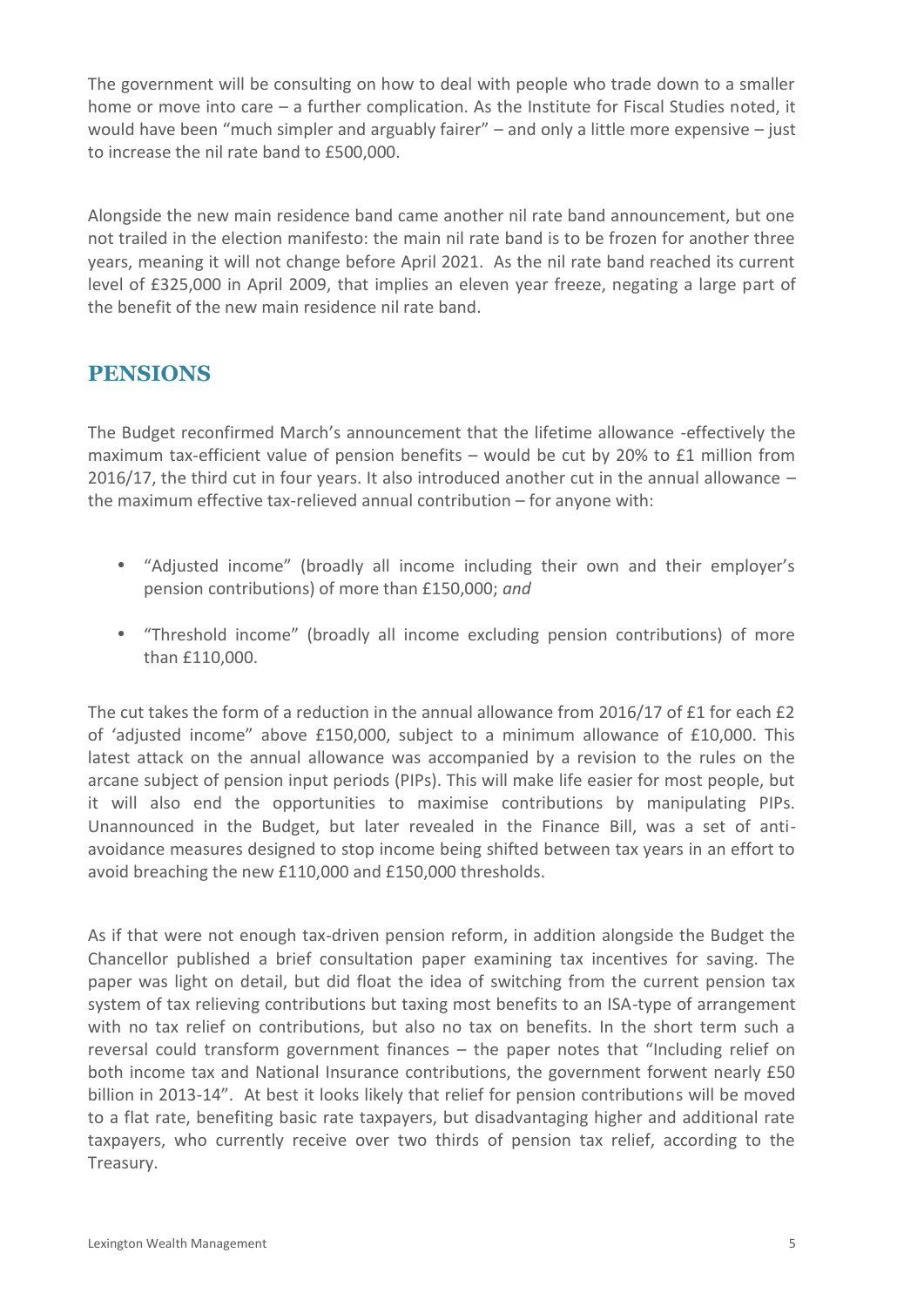#### **BUY-TO-LET**

Two significant changes to the tax rules for buy-to-let investors in residential property were revealed in the Budget, both of which will raise extra cash for the Treasury. The wear and tear allowance, which allows anyone letting out furnished property to claim 10% of the rent as an allowance, regardless of the true level of expenditure (if any), will be scrapped from April 2016. In its place will be a new relief based on the actual costs incurred in the replacement of furniture. The following April will see the start of a more important reform, the phasing down of tax relief on finance costs to basic rate by 2020/21. Even without the likely interest rate rises over the coming years, this reform will reduce the appeal of borrowing to purchase buy-to-let property, as the example below shows:

|                             | 2015/16      | 2020/21 |
|-----------------------------|--------------|---------|
|                             | £            | £       |
| Gross rent                  | 12,500       | 12,500  |
| Agent fees + other expenses | (3,500)      | (3,500) |
| Interest on mortgage        | (6,000)      | (6,000) |
| Tax (40% taxpayer)          | (1,200)      | (2,400) |
| Net income                  | <u>1,800</u> | 600     |

If the interest bill in the above example rises by £750, equivalent to little more than 0.5% on the mortgage rate, then this would reduce net income to nil in 2020/21.

#### **VENTURE CAPITAL TRUSTS (VCTS) AND ENTERPRISE INVESTMENT SCHEMES (EISS)**

A number of amendments were revealed to the rules for VCTs and EISs, restricting the categories of companies in which these schemes may invest. The full impact of these changes is as yet unclear, not least because they will need EU state aid approval as well as parliamentary approval before they take effect, probably in October 2015. The changes could mean that the 2015/16 year-end crop of VCTs and EISs will be smaller than normal as managers get to grips with the new regime. Some VCTs are already sounding warnings about their automatic dividend reinvestment schemes.

#### **BUSINESS TAXES**

Two more cuts to corporation tax were announced: the rate will drop by 1% to 19% for the 2017 financial year and by another 1% to 18% three years later. These cuts partly explain the dividend reforms as, in isolation, a reduced rate of corporation tax makes running a small business via a company rather than on a self-employed basis more attractive.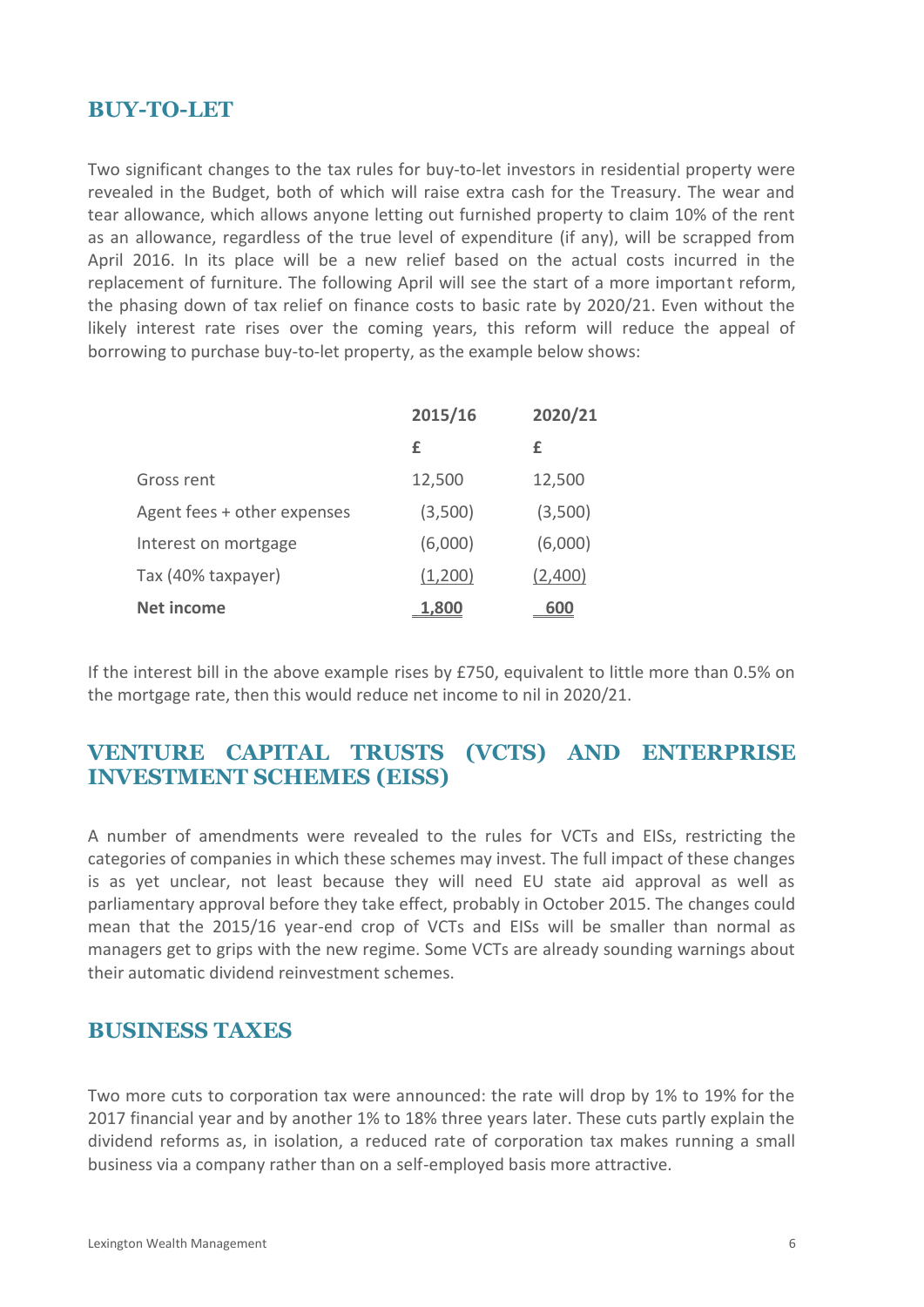From 2016/17 there will also be an increase in the National Insurance contribution employment allowance, reducing Class 1 employer's contributions by £3,000 a year rather than the current £2,000. However, there is a sting in the tail: the allowance will no longer be available for one-man-band companies whose sole employee is the company's director.

The annual investment allowance from 1 January 2016 will be £200,000, a cut from the current £500,000, but more than the £25,000 which would have otherwise applied.

### *ACTION*

*The second Budget of 2015 was a radical Budget which alters – and even reverses – some tax planning strategies. It could also be the Budget which marks the beginning of the end of tax relief on pension contributions.*

*Although many of the changes will not take effect until April 2016 or later, now is the time to start planning. If you believe you could be affected by any of the reforms outlined above, the sooner you talk to us the better. And if you think you are unaffected, you probably need to think again…*

#### **LONG-TERM CARE: MORE LONG GRASS**

The subject of long-term care has been one which politicians of all parties have regularly kicked into the long grass, primarily because of the potential costs of changing the existing system. There are different rules for the four different parts of the UK, with Scotland's currently the most generous and England's the most costly because of the size of its population.

#### **The English system**

The current rules for England mean that anybody with capital of more than £23,250 must meet all their own care fees, although they may be entitled to a £112 a week payment towards nursing care costs. A review set up by the last government in 2010 produced a recommendation of a cap on personally-funded lifetime care costs and a much higher means-testing limit. After some delay, the government broadly followed the report's suggestions, with new measures under the Care Act 2014 to take effect in 2015 and 2016. The most significant, due from April next year, were a lifetime personal cost cap of £72,000 and a new upper means test limit of £118,000.

#### *A FRIDAY IN JULY…*

In mid-July the Minister of State for Community and Social Care wrote to the Chair of the Local Government Association to say that both new limits would be put on hold until 2020. In his letter the Minister said "A time of consolidation is not the right moment to be implementing expensive new commitments such as this", even though his party's manifesto had stated "we will cap charges for residential social care from April 2016". Several experts saw the move as a prelude to scrapping the cap and higher limit entirely in a couple of years'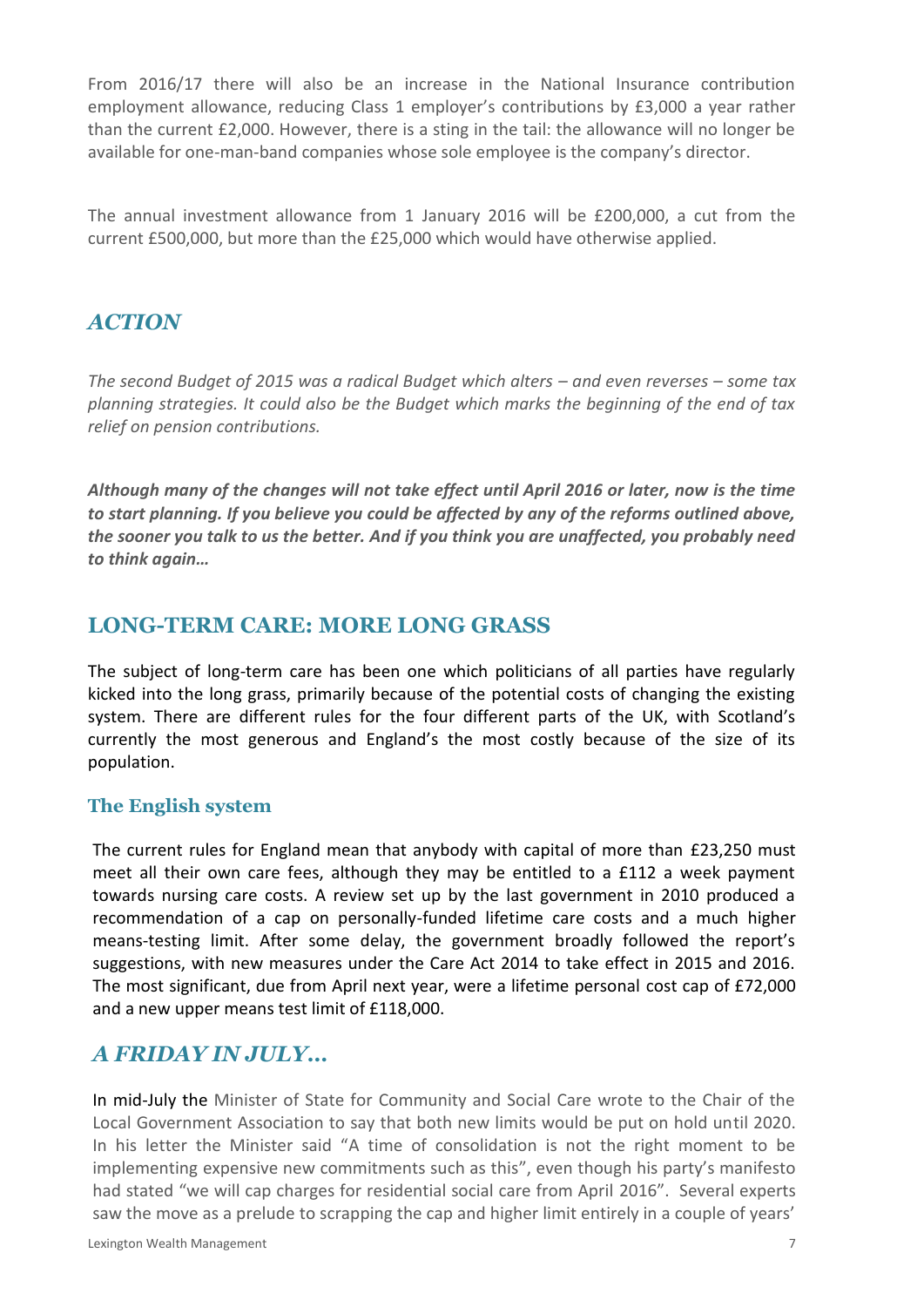time. It cannot have escaped the minister's attention that the National Living Wage, announced in the Summer Budget, would lead to a sharp rise in care home costs.

### **ACTION**

This latest deferral is another reminder of the importance of including potential care costs in your retirement planning and not relying upon the government.

*Meeting the costs of Long term care can decimate inheritances: in England the state only pays in full once your total assets are worth less than £14,250. If you want to consider your options – or those of an ageing parent – please contact us.*

# **DEPOSIT PROTECTION CUT**

The level of protection for bank and building society deposits has been cut by £10,000 to £75,000, although for existing deposits the change will not take effect until the start of next year.

#### **BLAME THE EU…**

The reason for the cut is down to the European Deposit Guarantee Schemes Directive. This Directive states that every five years non-Eurozone countries have to recalculate their minimum deposit protection limit, setting it at the equivalent in their domestic currency of €100,000, subject to a limited amount of rounding. The pound has strengthened against the euro since the limit was last set in mid-2010, which is good news for Mediterranean holidaymakers, but bad news for depositors, already suffering over half a decade of ultralow interest rates.

#### **TEMPORARY HIGH BALANCES**

At the same time as announcing the cut, the Bank of England introduced a new £1 million, six month protection level for 'temporary high balances'. This is designed to cover circumstances where an account is temporarily holding a large payment, eg an inheritance, pending future investment or expenditure. There is a specified list of events covered, including redundancy and divorce(!).

#### **ACTION**

If you have more than £75,000 with one bank (£150,000 for joint accounts), then you may want to consider opening an account with a different bank to retain your deposit protection. Remember different institutions may count as one bank for deposit protection purposes if they share a common banking licence (eg Halifax and Bank of Scotland).

*Even though interest rates look set to start rising slowly in 2016, holding large sums on deposit may be unwise. Before going through the money-laundering hoops of opening a new deposit account, make sure you discuss your other options with us.*

*Past performance is not a reliable guide to the future. The value of investments and the income from them can go down as well as up. The value of tax reliefs depend upon*